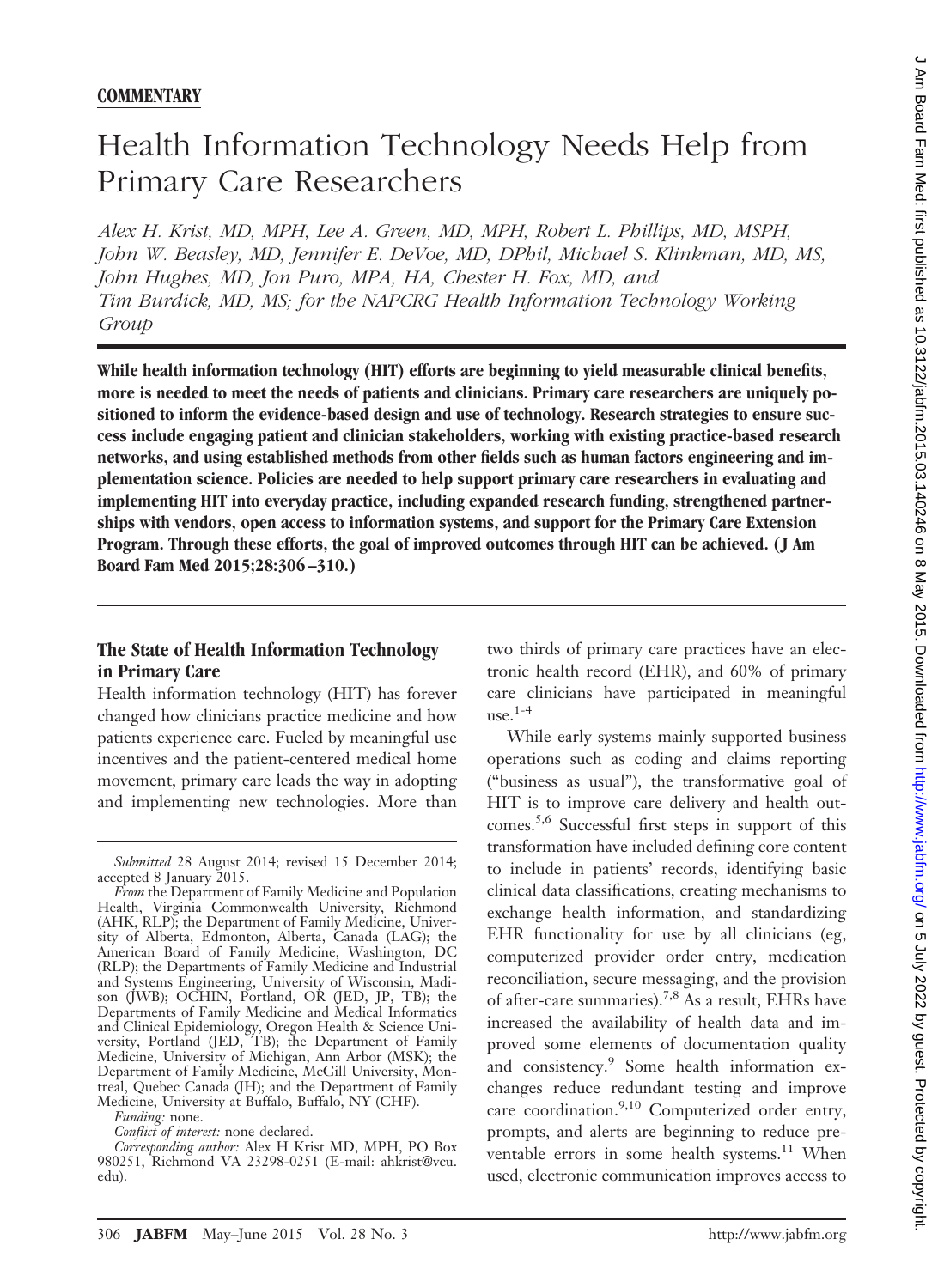care and patient satisfaction.<sup>12</sup> Patient portals can personalize health recommendations, engage patients in care, and increase the delivery of recommended services.13-16 Mobile health is showing promise in promoting communication and health behavior change.17,18

Despite these advances, much more is needed from HIT to be truly transformative.<sup>16,19</sup> The early successes described above have been reported primarily in research settings and exemplar health systems, not typical community-based practices. Few clinicians believe that their EHR improves care delivery or outcomes, citing both limited functionality and extra work as clerical and data entry tasks are added to already overburdened workloads.<sup>19-23</sup> Patients worry about their medical records going digital, expressing fears about privacy and skepticism that HIT will result in better, more efficient care.<sup>24,25</sup> The introduction of a computer in the examination room detracts from clinician– patient communication and relationship building.<sup>26</sup> While specific documentation elements may be improving, the importance of patient narrative is increasingly ignored.<sup>9,27</sup>

#### **Need for Primary Care Research to Inform HIT**

Primary care cannot escape HIT. Information is the cornerstone of good clinical care—information for clinicians, care teams, and patients—and HIT is the means of organizing, documenting, accessing, and sharing information, as well as measuring outcomes. What primary care needs is a voice to inform the design and implementation of HIT. Research can give primary care its voice, and primary care researchers provide a unique set of skills, resources, and perspectives to inform HIT.

Practicing clinicians and patients have the clearest understanding of what they need from HIT and should be shaping the national HIT research agenda. In 2012 the HIT Working Group for the North American Primary Care Research Group, with support from the American Academy of Family Physicians, American Academy of Pediatrics, and American Board of Family Medicine, worked with national primary care leaders and 148 clinicians from 3 practice-based research networks (PBRNs) to identify specific ways in which HIT could better support the delivery of primary care.<sup>28</sup> High-priority items included the following:

- 1. Human factors design to ensure that technology supports users' needs
- 2. Enhanced extraction, interpretation, prioritization, and presentation of critical health information for individual patients at the point of care and for a clinician's patient panel
- 3. Advanced information exchange to coordinate care across clinicians and settings
- 4. Greater patient engagement tools and supports
- 5. Population management innovations, including predictive analytics, to proactively deliver care outside of traditional office visits
- 6. Reduced documentation burden
- 7. Integration of care across settings, particularly between the health care setting and community

These priorities overlap with research priorities recently published by the Agency for Healthcare Research and Quality (AHRQ) and a recent report outlining frustrations with how meaningful use has been implemented.<sup>29,30</sup>

Primary care researchers have both the expertise and relationships to effectively engage clinicians, patients, and stakeholders in HIT research. The Patient Center Outcomes Research Institute is bringing national attention to patient and stakeholder engagement in all aspects of research, and a growing body of evidence is demonstrating how engagement enhances the science and success of research.<sup>31</sup> The tasks of providing the full spectrum of primary care—acute care, chronic disease management, preventive services, and psychosocial services—are enormously complex. The workflow, information needs, and communication processes must be described and studied in partnership with clinicians and patients to understand how HIT can effectively support their needs. Similarly, the practice-level tasks of using data to optimize the care of whole panels of patients must also be studied in partnership with practices learning to redesign care to support population needs.

To effectively conduct real-world HIT research, infrastructure and robust community "laboratories" such as PBRNs are needed. PBRNs exist in every state and can connect researchers to clinicians and patients engaged in the day-to-day delivery of care. By design, PBRNs are grounded in, informed by, and intended to improve practice.<sup>32</sup> Primary care research also has a culture of multidisciplinary research and partnerships with experts in other fields that are uniquely positioned to inform the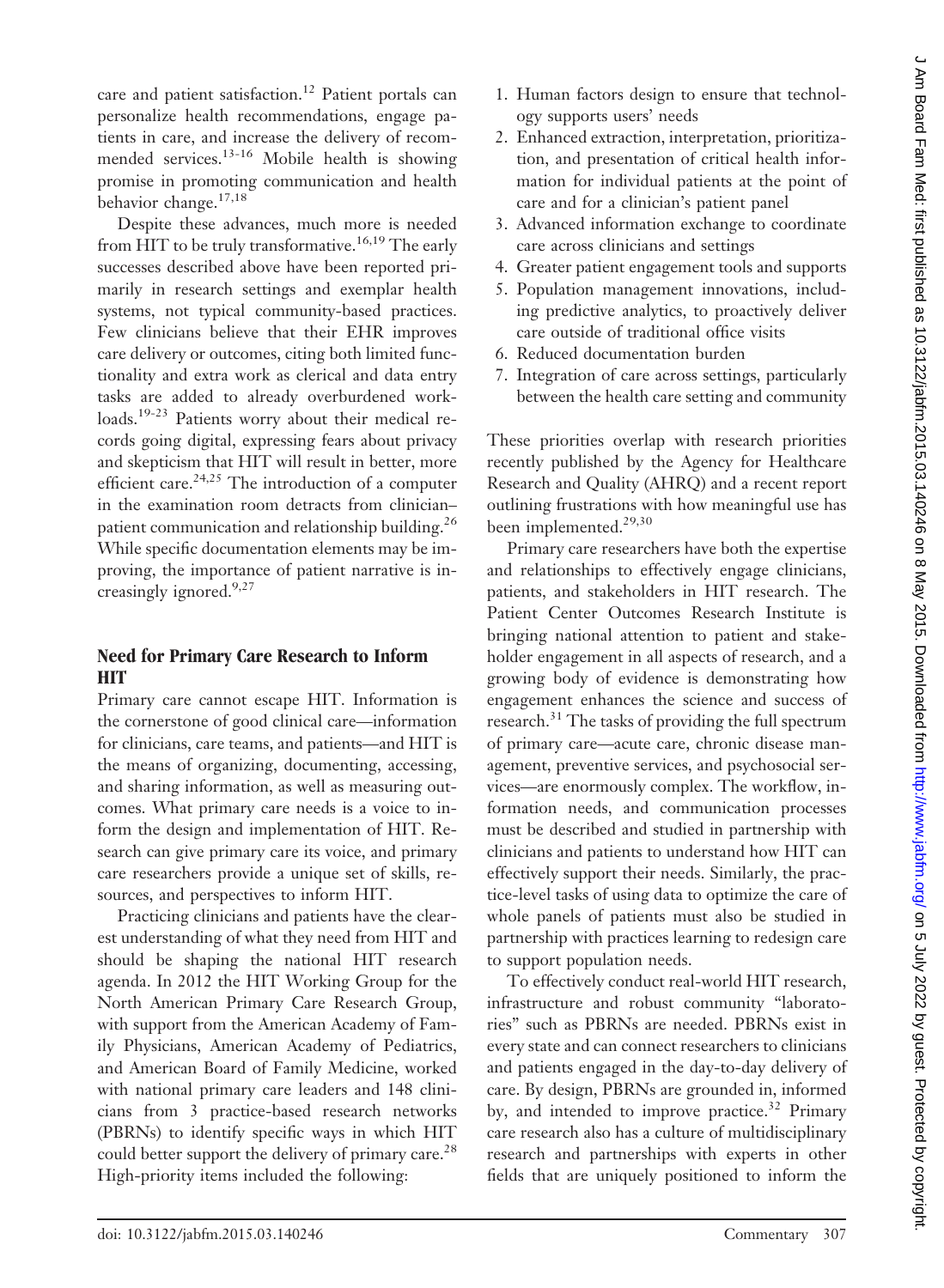evidence-based design and use of technology.<sup>33</sup> Partnerships between clinicians, patients, communities, informaticists, systems engineers, and researchers are needed to develop, test, and inform the next generation of HIT. Blending the disciplines of health care, industrial systems, cognitive task analysis, and corporate change can further guide HIT research.<sup>34-37</sup> These multidisciplinary approaches are exemplified by the Improving Care Through Industrial and Systems Engineering (I-PrACTISE) collaborative, which is identifying and developing system design solutions to common primary care problems, including HIT.<sup>38</sup>

HIT needs high-quality dissemination and implementation research—another domain in which primary care researchers can excel.<sup>39</sup> To ensure use, HIT systems need to be simplified, both in terms of design and implementation, while still meeting users' documentation, information sharing, decision-making, and care delivery needs.

# **Policy Needs to Support Primary Care HIT Research**

To conduct research necessary to improve HIT, primary care researchers will need help from policymakers, funders, and industry. Federal and state governments currently lack support for the field research that needs to occur in primary care. Although more than half of all visits made to any setting occur in primary care, most HIT research funding has been directed to hospitals.<sup>40</sup> The type of HIT research that primary care needs does not fit neatly into traditional National Institutes of Health funding mechanisms. Funding from the Office of the National Coordinator has focused largely on getting EHRs into the hands of clinicians, and while successful in that goal, it has done little to support research. The Patient Centered Outcomes Research Institute is an excellent source of funding for patient and stakeholder engagement research, although no requests for proposals currently focus on HIT. To date, AHRQ has been the main source of primary care HIT research support; while critically important, however, it is not sufficient.

Because HIT is evolving at a furious pace, rapid, relevant, and pragmatic funding mechanisms are needed to support primary care HIT research.<sup>41</sup> This includes rapid market consolidation that often means primary care clinics have to jettison their EHRs for those adopted by hospitals. One potential solution to support rapid, relevant, research is for HIT vendors to partner with and fund primary care research as well as to support open-source applications that can seamlessly integrate with their systems. This would benefit both researches and vendors. Another solution that would give primary care greater control over HIT is for clinicians and researchers to pursue advanced training in informatics.<sup>42</sup>

The Primary Care Extension Program, authorized by the Affordable Care Act and currently expanding under AHRQ IMPaCT grants, can serve as a catalyst for promoting primary care HIT research and innovation.<sup>43</sup> The Primary Care Extension Program is modeled after the USDA Cooperative Extension and is partially being tested by HIT regional extension centers, with the intended goals of:

- 1. identifying innovators and highly functioning HIT systems;
- 2. facilitating in vivo evaluation of these systems for transferable lessons;
- 3. attempting to reproduce innovations in PBRNs; and
- 4. facilitating broad dissemination of innovations and training of clinicians.

# **Conclusion**

Health care has been affected by an explosion of technology and data that must be harnessed quickly and effectively. The need for evidence to inform the development and effective use of innovative and useful HIT is greater than ever. The primary care community is uniquely poised to answer this call to action. By building on our effective PBRNs and developing robust primary care HIT research infrastructure, new knowledge can be generated to rapidly accelerate the use of technology and data to improve patient and population health, decrease costs, and improve the effectiveness and joy of care.

#### **References**

- 1. Schoen C, Osborn R, Squires D, et al. A survey of primary care doctors in ten countries shows progress in use of health information technology, less in other areas. Health Aff (Millwood) 2012;31:2805–16.
- 2. US Department of Health & Human Services. Doctors and hospitals' use of health IT more than doubles since 2012. August 5, 2013. Available from: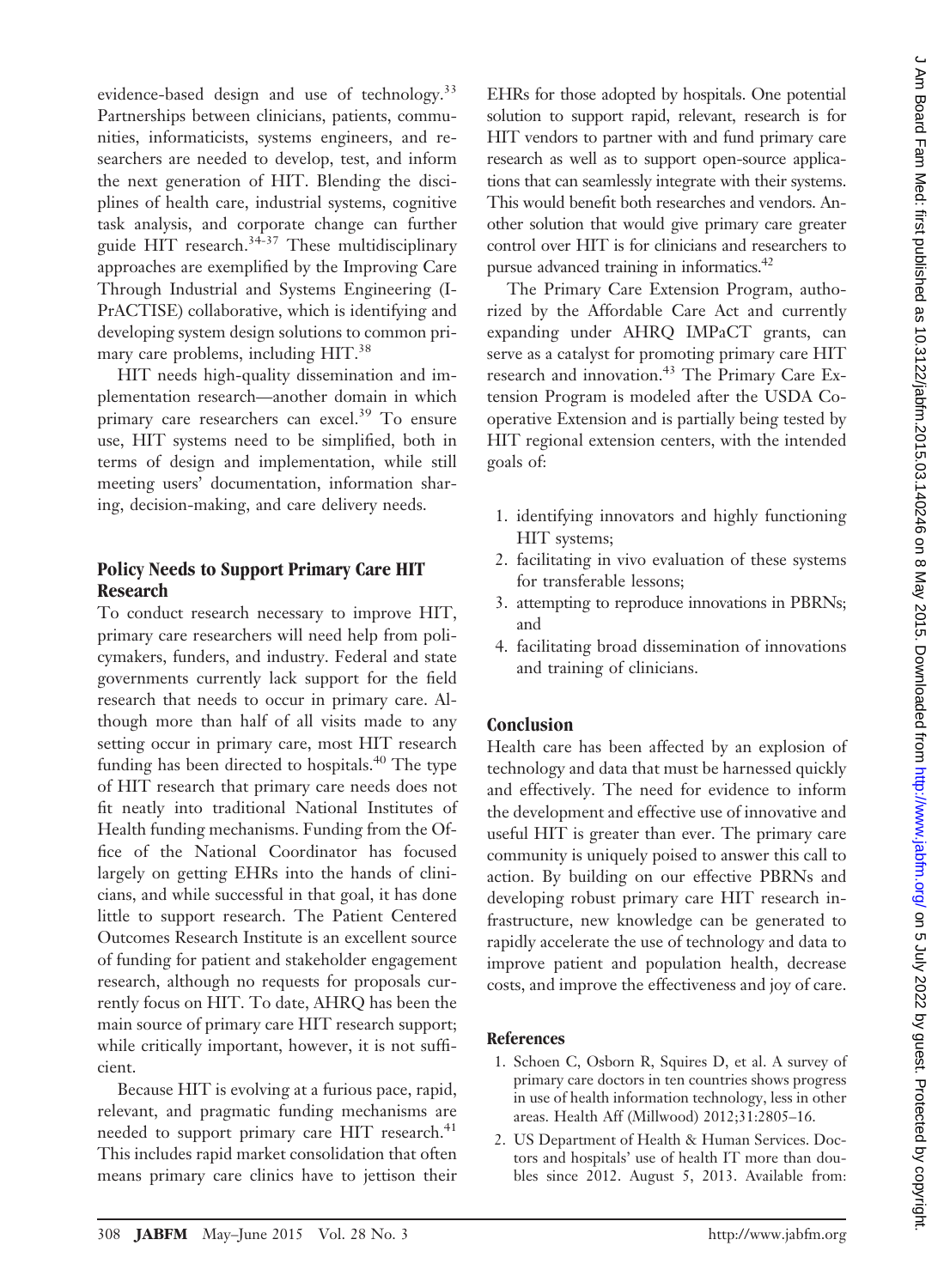[http://www.hhs.gov/news/press/2013pres/05/20130522a.](http://www.hhs.gov/news/press/2013pres/05/20130522a.html) [html.](http://www.hhs.gov/news/press/2013pres/05/20130522a.html) Accessed March 6, 2015.

- 3. Hsiao CJ, Jha AK, King J, Patel V, Furukawa MF, Mostashari F. Office-based physicians are responding to incentives and assistance by adopting and using electronic health records. Health Aff (Millwood) 2013;32:1470-7.
- 4. Xierali IM, Hsiao CJ, Puffer JC, et al. The rise of electronic health record adoption among family physicians. Ann Fam Med 2013;11:14 –9.
- 5. Blumenthal D, Tavenner M. The "meaningful use" regulation for electronic health records. N Engl J Med. 2010;363(6):501-4.
- 6. Centers for Medicare and Medicaid Services. CMS Medicare and Medicaid EHR incentive programs: milestone timeline. Available from: [http://www.](http://www.cms.gov/Regulations-and-Guidance/Legislation/EHRIncentivePrograms/Downloads/EHRIncentProgtimeline508V1.pdf) [cms.gov/Regulations-and-Guidance/Legislation/](http://www.cms.gov/Regulations-and-Guidance/Legislation/EHRIncentivePrograms/Downloads/EHRIncentProgtimeline508V1.pdf) [EHRIncentivePrograms/Downloads/EHRIncent](http://www.cms.gov/Regulations-and-Guidance/Legislation/EHRIncentivePrograms/Downloads/EHRIncentProgtimeline508V1.pdf) [Progtimeline508V1.pdf.](http://www.cms.gov/Regulations-and-Guidance/Legislation/EHRIncentivePrograms/Downloads/EHRIncentProgtimeline508V1.pdf) Accessed March 6, 2015.
- 7. HealthIT.gov. Consolidated CDA overview. Available from: [http://www.healthit.gov/policy-researchers](http://www.healthit.gov/policy-researchers-implementers/consolidated-cda-overview)[implementers/consolidated-cda-overview.](http://www.healthit.gov/policy-researchers-implementers/consolidated-cda-overview) Accessed March 6, 2015.
- 8. Office of the National Coordinator for Health Information Technology (ONC) Department of Health and Human Services. 2014 Edition Electronic Health Record certification criteria: revision to the definition of "common meaningful use (MU) data set" Fed Regist 2013;45:65,884 –7.
- 9. Nguyen L, Bellucci E, Nguyen LT. Electronic health records implementation: An evaluation of information system impact and contingency factors. Int J Med Inform 2014;83:779 –96.
- 10. Lammers EJ, Adler-Milstein J, Kocher KE. Does health information exchange reduce redundant imaging? Evidence from emergency departments. Med Care 2014;52:227–34.
- 11. Nuckols TK, Smith-Spangler C, Morton SC, et al. The effectiveness of computerized order entry at reducing preventable adverse drug events and medication errors in hospital settings: a systematic review and meta-analysis. Syst Rev 2014;3:56.
- 12. Bishop TF, Press MJ, Mendelsohn JL, Casalino LP. Electronic communication improves access, but barriers to its widespread adoption remain. Health Aff (Millwood) 2013;32:1361–7.
- 13. Krist AH, Woolf SH, Rothemich SF, et al. Interactive preventive health record to enhance delivery of recommended care: a randomized trial. Ann Fam Med 2012;10:312–9.
- 14. Krist AH, Woolf SH, Rothemich SF, et al. An interactive preventive health record to enhance delivery of recommended care: a randomized trial. Supplemental appendix. Ann Fam Med 2012;10:312–9. Available from: [http://www.annfammed.org/content/](http://www.annfammed.org/content/10/4/312/suppl/DC1) [10/4/312/suppl/DC1.](http://www.annfammed.org/content/10/4/312/suppl/DC1) Accessed March 6, 2015.
- 15. Krist AH, Woolf SH. A vision for patient-centered health information systems. JAMA 2011;305:300-1.
- 16. Goldzweig CL, Orshansky G, Paige NM, et al. Electronic patient portals: evidence on health outcomes, satisfaction, efficiency, and attitudes: a systematic review. Ann Intern Med 2013;159:677– 87.
- 17. Fanning J, Mullen SP, McAuley E. Increasing physical activity with mobile devices: a meta-analysis. J Med Internet Res 2012;14:e161.
- 18. Free C, Phillips G, Watson L, et al. The effectiveness of mobile-health technologies to improve health care service delivery processes: a systematic review and meta-analysis. PLoS Med 2013;10:e1001363.
- 19. Edsall RL, Adler KG. User satisfaction with EHRs: report of a survey of 422 family physicians. Fam Pract Manag 2008;15:25–32.
- 20. Beasley JW, Wetterneck TB, Temte J, et al. Information chaos in primary care: implications for physician performance and patient safety. J Am Board Fam Med 2011;24:745–51.
- 21. Fiegel C. Stage 2 meaningful use rules sharply criticized by physicians. American Medical News, May 14, 2012. Available from: [http://www.amednews.](http://www.amednews.com/article/20120514/government/305149959/1/) [com/article/20120514/government/305149959/1/.](http://www.amednews.com/article/20120514/government/305149959/1/) Accessed March 6, 2015.
- 22. Lewis Dolan P. Doctor's love-hate relationship with EHRs. American Medical News. May 7, 2012. Available from: [http://www.amednews.com/article/20120507/](http://www.amednews.com/article/20120507/business/305079968/4/) [business/305079968/4/.](http://www.amednews.com/article/20120507/business/305079968/4/) Accessed March 6, 2015.
- 23. McDonald CJ, Callaghan FM, Weissman A, Goodwin RM, Mundkur M, Kuhn T. Use of internist's free time by ambulatory care electronic medical record systems. JAMA Intern Med. 2014;174:1860 –3.
- 24. Lewis Dolan P. Patients worried about medical records going digital. American Medical News, August 20, 2012. Available from: [http://www.amednews.](http://www.amednews.com/article/20120820/business/308209965/6/#relatedcontenthed/) [com/article/20120820/business/308209965/6/](http://www.amednews.com/article/20120820/business/308209965/6/#relatedcontenthed/) [#relatedcontenthed/.](http://www.amednews.com/article/20120820/business/308209965/6/#relatedcontenthed/) Accessed March 6, 2015.
- 25. Vodicka E, Mejilla R, Leveille SG, et al. Online access to doctors' notes: patient concerns about privacy. J Med Internet Res 2013;15:e208.
- 26. Street RL Jr, Liu L, Farber NJ, et al. Provider interaction with the electronic health record: the effects on patient-centered communication in medical encounters. Patient Educ Couns 2014;96:315–9.
- 27. Hirschtick RE. A piece of my mind. Copy-and-paste. JAMA 2006;295:2335-6.
- 28. Krist AH, Beasley JW, Crosson JC, et al. Electronic health record functionality needed to better support primary care. J Am Med Inform Assoc 2014.
- 29. Health IT research priorities to support the health care delivery system of the future. Rockville, MD: Agency for Healthcare Research and Quality. 2014; 21:764 –71.
- 30. JASON, The MITRE Corporation. A robust health data infrastructure. AHRQ publication no. 14-0041- EF. Rockville, MD: Agency for Healthcare Research and Quality; 2014.
- 31. Woolf SH, Krist AH. What the research community can learn from patient and stakeholder engagement.